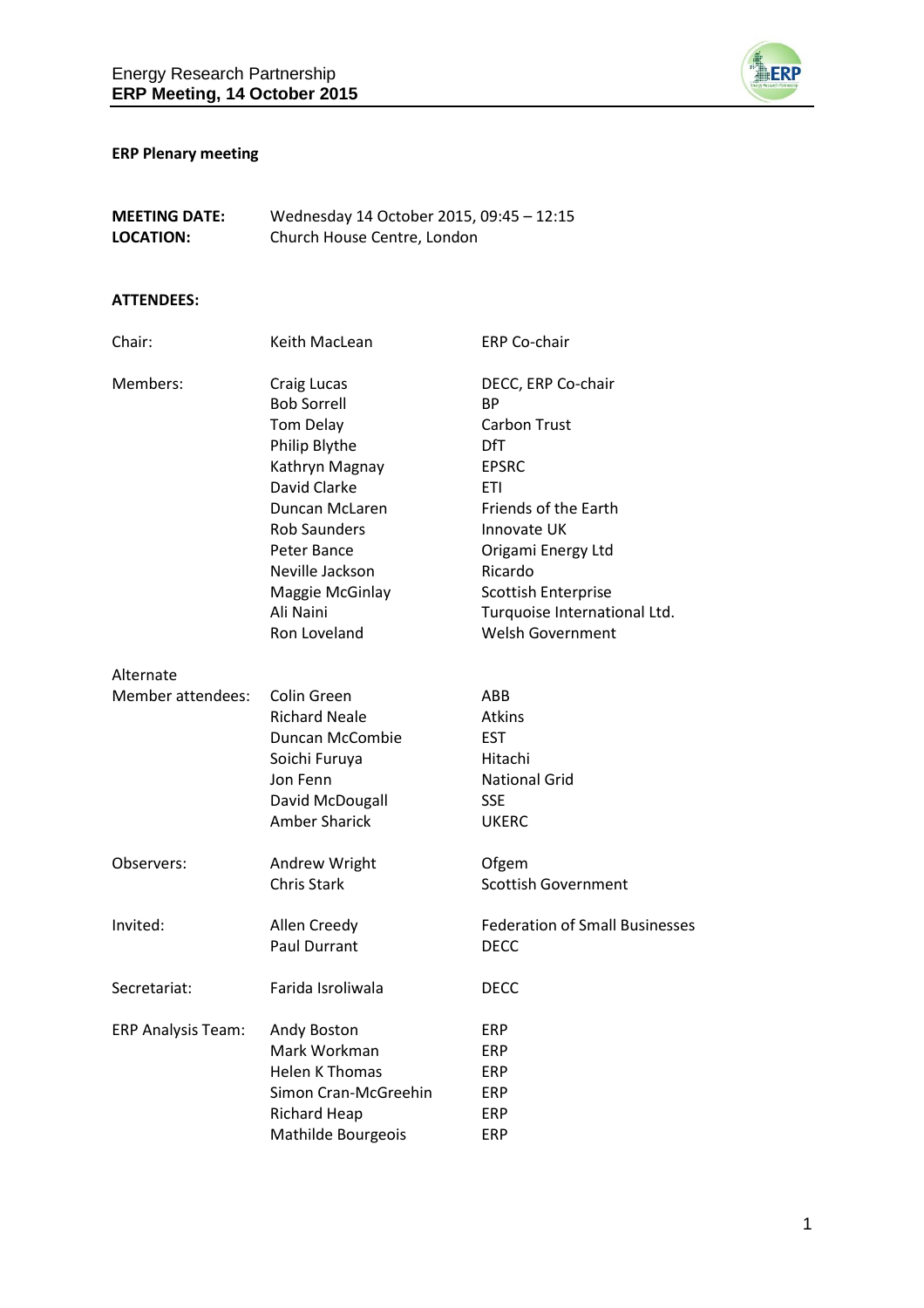

# **1. Chair's introduction**

Written apologies were acknowledged.

Guests were welcomed and included: New Member Philip Blythe – DfT; Craig Lucas, DECC - acting as Co-chair for the plenary on behalf of John Loughhead; Allen Creedy – Federation of Small Businesses (FSB); Chris Stark, Scottish Government, and Paul Durrant, DECC attending for the International Engagement project.

Minutes of the July 2015 meeting were approved.

The key objectives of the plenary meeting were outlined as follows:

- I. Discuss **Transport project** report is due **in January 2016**.
- II. Consider and discuss key issues relating to **International Engagement project**.
- III. Consider and discuss upcoming activities and confirm outputs relating to the ongoing **Horizon Scanning project**.
- **IV.** Discuss and provide input following an overview of **ERP Stakeholder Engagement Strategy**.

#### **2. Transport Project**

Project Chair Neville Jackson thanked the Steering Group for its work. He highlighted that this second phase of the project is considering broader energy issues associated with transport, for example considering the best use of the limited biomass or the potential scale of low-emission sources of hydrogen. He advised members that the current stage of the output was an interim report, and that comments were invited for the remaining work. He introduced ERP Analyst Simon Cran-McGreehin who presented slides on interim conclusions and the work to-date on the project's scenarios.

It was stated that the project has focused on four energy vectors (liquid fuels, methane, hydrogen and electricity), to consider current status and interactions with the wider energy sector. The project has reached interim conclusions about their potential and issues can be grouped into three over-arching themes:

- Technological breakthroughs are needed, e.g. fuels for heavy transport
- Solutions depend upon other developments, e.g. CCS
- Wider uptake requires strategy, e.g. effective regulation of emissions

The project is developing scenarios to consider the "best use" of different energy sources. Examples were presented of some of the considerations for natural gas and biomass, including:

- What has to be optimised, e.g. reduce GHG to a certain level
- How other factors are traded-off, e.g. achieve objective at least cost
- Technical requirements, e.g. high energy density needed for heavy transport
- Strategic considerations, e.g. reliance on one fuel
- Resource limitations, e.g. supply of 2nd generation biomass

Comments and questions from members included (grouped into the following categories):

- **Technologies and fuels:**
	- o Relatively low-cost technologies exist to improve conventional cars' efficiency and emissions, but are not used because car makers do not want to incur any higher costs if they don't have to.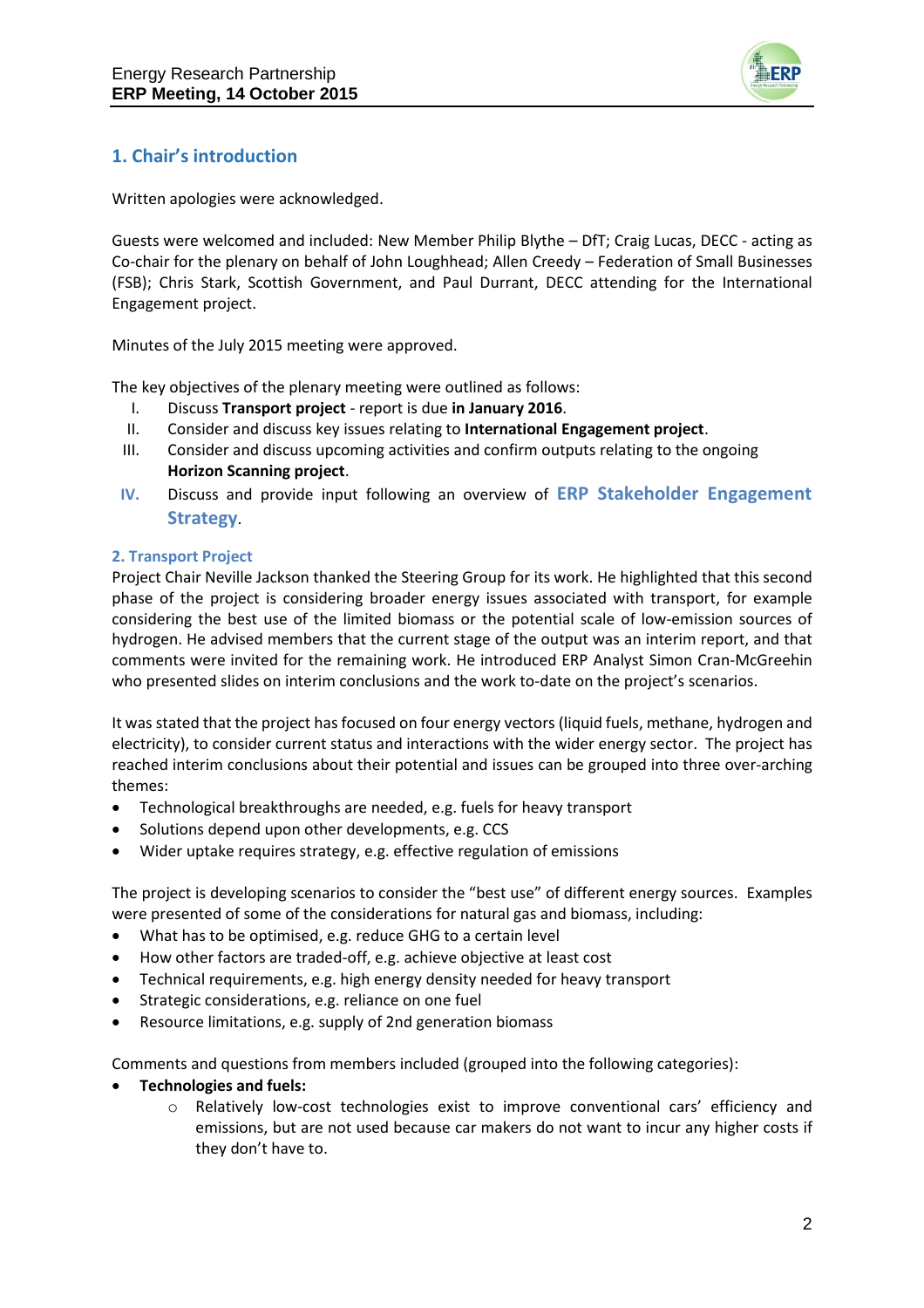

- o EVs' lifetime emissions depend upon mileage (some drive 300-400miles/day using rapid charging networks), and batteries' end-use (re-use is more efficient than recycling).
- o Imported bioethanol is readily available, so there is less incentive for UK production. Therefore there is scope to use UK production either to increase the bio-fuel blending requirements or replace imports (whose transport and sometimes inappropriate land use reduces the overall carbon impact).
- $\circ$  Technical challenges for 2<sup>nd</sup> generation biofuels differ between waste and crops.
- $\circ$  Electrification of railways is important, but costs are high and mostly associated with infrastructure, so the project could consider the merits of battery electric trains.

#### **Behaviour and uptake:**

o Consumer acceptance and behaviour are key factors, and regulation has a role in behavioural change. Mobility as a service is becoming a key theme at DfT. Behavioural aspects (e.g. use of mobility in urban areas) could be analysed further in this project. It is important to understand the propensity of different people/companies/areas to switch to new technologies; ERP could do a behavioural study, perhaps in early 2016.Technology costs can vary between rural and urban areas. Businesses and residents in some rural areas have limited services (e.g. broadband), highlighting the need of solutions for these areas including for transport.

#### **Scenarios and strategies:**

- o It is important to identify the UK's competitive strengths in new transport technologies/energy.
- $\circ$  Comparative analysis with other countries would show solutions that are sought internationally (e.g. in California, China, Germany), for road and rail.
- o Scenarios should consider how costs could change in future.
- o Top-down scenarios identify "best" solutions, but these might not be easy to implement, especially for infrastructure. A bottom-up transition theory scenario would be useful, exploring 'disruptive' change (e.g. behaviour, modal shift, sharing and automation).
- o Adopting incremental changes as a model, would require a long term, consistent political support and policy environment basis. Incremental development is not the most efficient way of building infrastructure and it is not clear where in government lies the decisionmaking to enable non-incremental approach. The report could comment on this governance issue i.e. governance and where decision-making can be at different levels: locally, nationally, or internationally.

#### **Interactions with wider energy sector:**

o Electrification scenarios should focus on implications; it should not be assumed that distribution networks can accommodate EV scenarios (in addition to renewables, heat pumps, etc.). Outcomes depend upon synergies and competing demands. The reuse of batteries for network storage is a good opportunity. Analysis should aggregate short-run impacts to determine impacts on larger infrastructure.

Energy system will be a key issue for a low-carbon energy system: electricity storage is 100 times the cost of heat storage, which is 100 times the cost of fuel storage.

Neville Jackson (the Steering Group Chair) thanked members for their comments which would be considered, but underlined the challenge of keeping the report's scope manageable. He reiterated a key challenge being the competing demands for renewable energy, and additional issues such as assumptions being made about technologies' long term costs and efficiencies.

#### **Action: Analysis and final report to be shared with members for comments ahead of publication in January 2016.**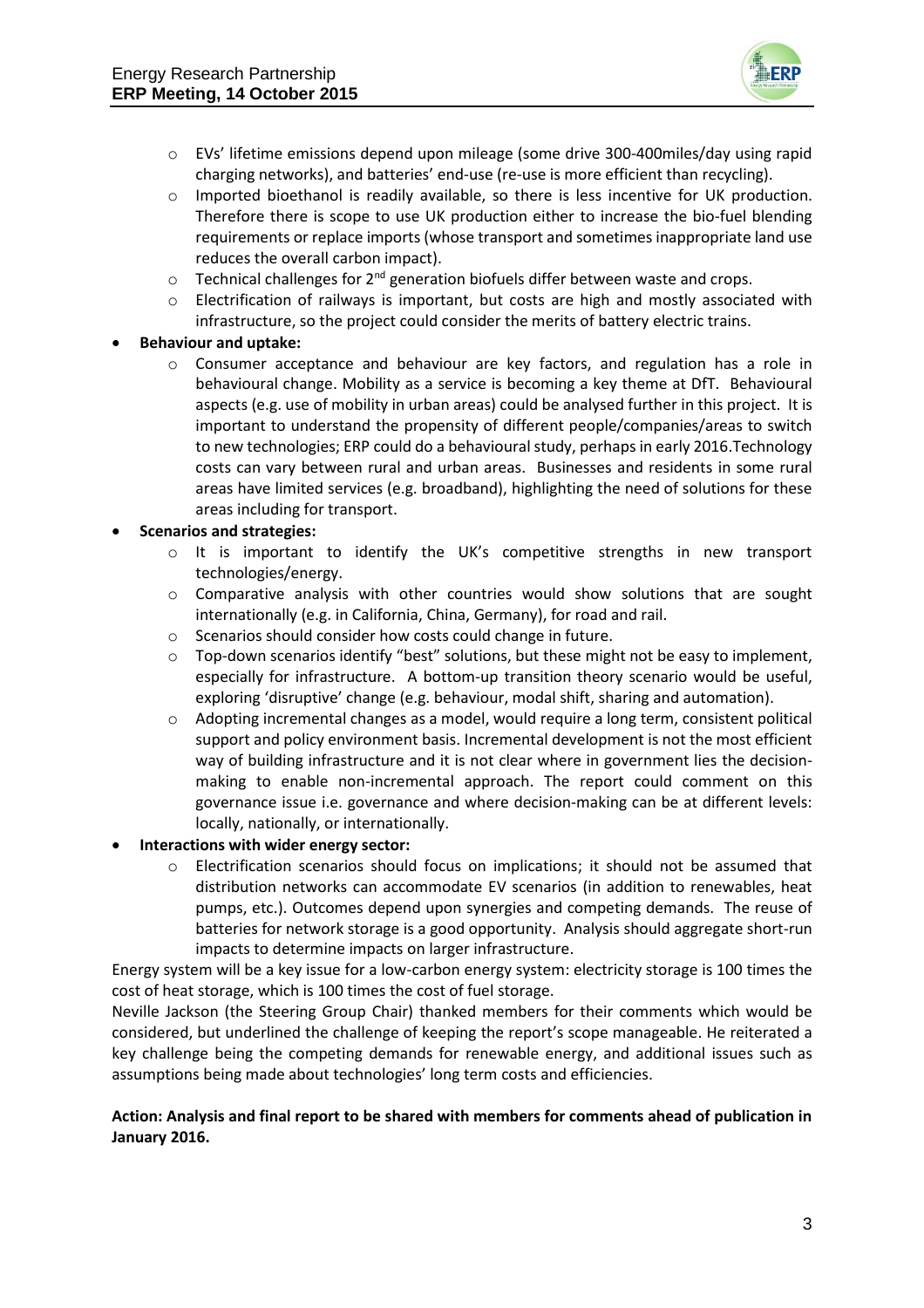

## **3. International Engagement Project**

Keith McLean called upon Rob Saunders (Innovate UK), deputising for Prof. John Loughhead (DECC) in relation to the International Engagement project and asked him to introduce the project. Rob provided the context for the presentation: the UK has 0.9% of world population and 2.2% of R&D, 16% of most highly-cited papers, but only 5% of R&D spending.

It was explained that this raised questions such as: *are we taking advantage of international expertise on energy? And engaging with it via International partnerships/learnt lessons/establishing presence in international markets?*

What has transpired is an opportunistic and sporadic approach to engaging internationally so far, rather than a more strategic framework that should be pursued in future. ERP's paper is aimed at providing this much needed additional structure. Members were advised that the paper was presently a working document, and that comments and advice on how to take it forwards would be sought in the next few months.

Rob introduced Andy Boston who presented key points, which started by mapping out the complex arena of International Engagement for Energy with its many actors. The recent activities of the Science and Innovation Network (SIN), Carbon Trust, DECC and InnovateUK were presented along with the initiative of the Low Carbon Innovation Coordination Group (LCICG) to try and bring some co-ordination to the space. Andy provided an outline of how a strategy might be developed for two scenarios (i) where it had been identified that the UK needed to innovate but didn't have sufficient capability, and (ii) where the UK could collaborate from a leadership position.

Strategy development was illustrated for the pilot example of Offshore Wind, chosen as an example of a technology area important to the UK energy system yet in need of innovation. The pilot showed how analysis at component level revealed areas where the UK was leading and others where it lacked the expertise or facilities needed to deliver the required improvements. Although the project was still in the working stages, Andy said that the final report was likely to recommend that a living strategy was compiled for each key technology area and that long term resources be secured to keep it updated.

In seeking input from members, it was noted by the Chair that the involvement of Go Science and DfiD could possibly be considered (international aid in climate change and energy) and factored in. He mentioned the offshore strategy followed by UK, an area which was studied in the past. He stated that whilst the UK was mainly involved in R&D, Germany was concerned with deployment. Rob answered that the UK was active in more than just the turbines themselves and that UK offshore wind strategy did not focus on international engagement (and should).

Craig Lucas, deputy Co-Chair (DECC) noted that the industrial landscape should be considered given how constrained government resources imposed difficult choices. Both these criteria would have to be considered whilst developing a strategy, in addition to diplomacy drivers like political will (as in the case of research into storage with Mexico).

Members provided input and comments on:

 An energy R&D driving force that varied by country, e.g. a strong industrial policy in Germany, a dominant export policy in China and political and academic collaboration in Denmark.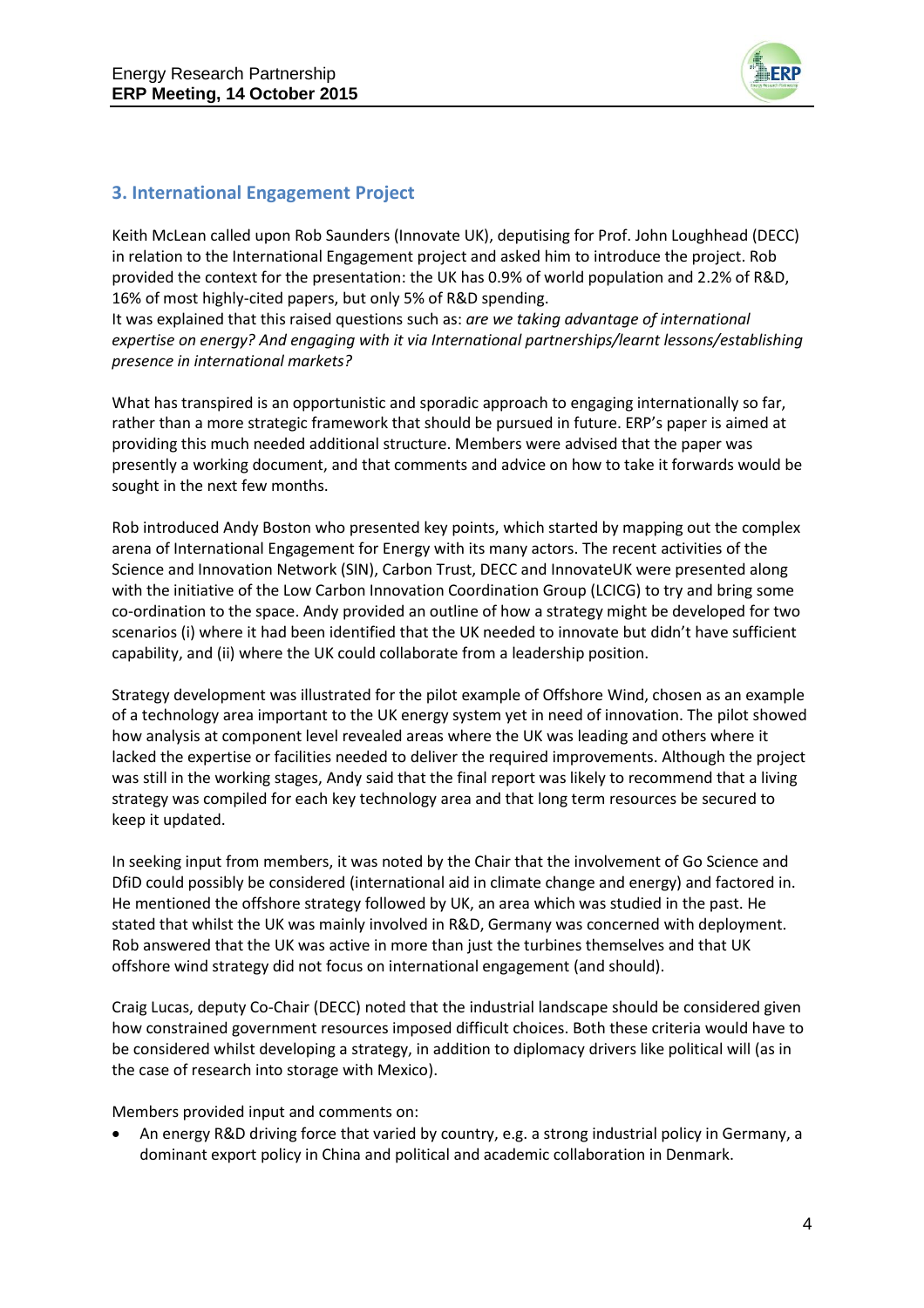

- The reality of drivers like government coherence (political support), geographic constraints and opportunities and institutional structures.
- A concern was raised that there was too much of a focus on technologies in the analysis presented which could prevent the UK from learning from differences in behaviour, politics, cultures, financial sources in other countries, all factors which could be far more disruptive than just technology alone. This could be avoided by opting for analysis per purpose, rather than per technology alone.
- Assessing the actual strength of UK's R&D, and whether the aim should be to attract more R&D to UK, or to collaborate abroad.
- The fact that policy is not just UK driven but also by the EU, and by the devolved governments. Industrial strategy should be key, so that UK's strengths to be developed would benefit manufacturing and consequently GDP.
- The importance of delivery mechanisms for the report's recommendations.
- The observation that there was a lot more going on that what appeared in the report since energy had move up the agenda of international meetings (e.g. within G20) which made looking into this further well-timed. The challenge presented by the people-intensive factor of international engagement, which made looking into how to deliver a recommended strategy complex yet essential. Finally, a note that the present spending review, soon to be completed, would make that guidance opportune.

Rob concluded the discussion by confirming that the scope would be reviewed following this valuable feedback from members, and Andy Boston clarified that the final output would recommend strategy and would look at non technological factors as suggested.

It was suggested by a member that DCLG and EU regional development funds have been available for SMEs, but had stopped for low carbon. This was followed by a suggestion from another member that holding thematic focused events targeted to a small number of businesses would help identify opportunities for SMEs.

### **Action: Andy to take on board advice given and circulate final report for comment before publication in February 2016.**

### **4. Horizon Scanning**

Keith McLean introduced this project and invited Mark Workman to present the latest update. Mark's presentation highlighted the following:

- There is a need to clarify the outputs sought from the ERP Horizon Scanning Project with ERP Members in order to ensure that the exercise provides value to the UK energy sector.
- A number of measures have been put in place to mitigate and/or address the potential for UK energy group think as per concerns of past UK energy futures exercises.
- Details of the work-up to the two workshops scheduled to date for **30th November** and **7 th December** were noted as well as the follow up scenarios, energy and policy modelling and financial analysis exercises.

A briefing paper summarising the work can now be viewed on **ERP** website and members are requested to provide input to the following:

- 1. Clarification of the outputs from the Horizon Scanning project so they can form useful inputs into other energy futures work; and
- 2. State whether the members would object to disseminating a horizon scanning survey in the next fortnight.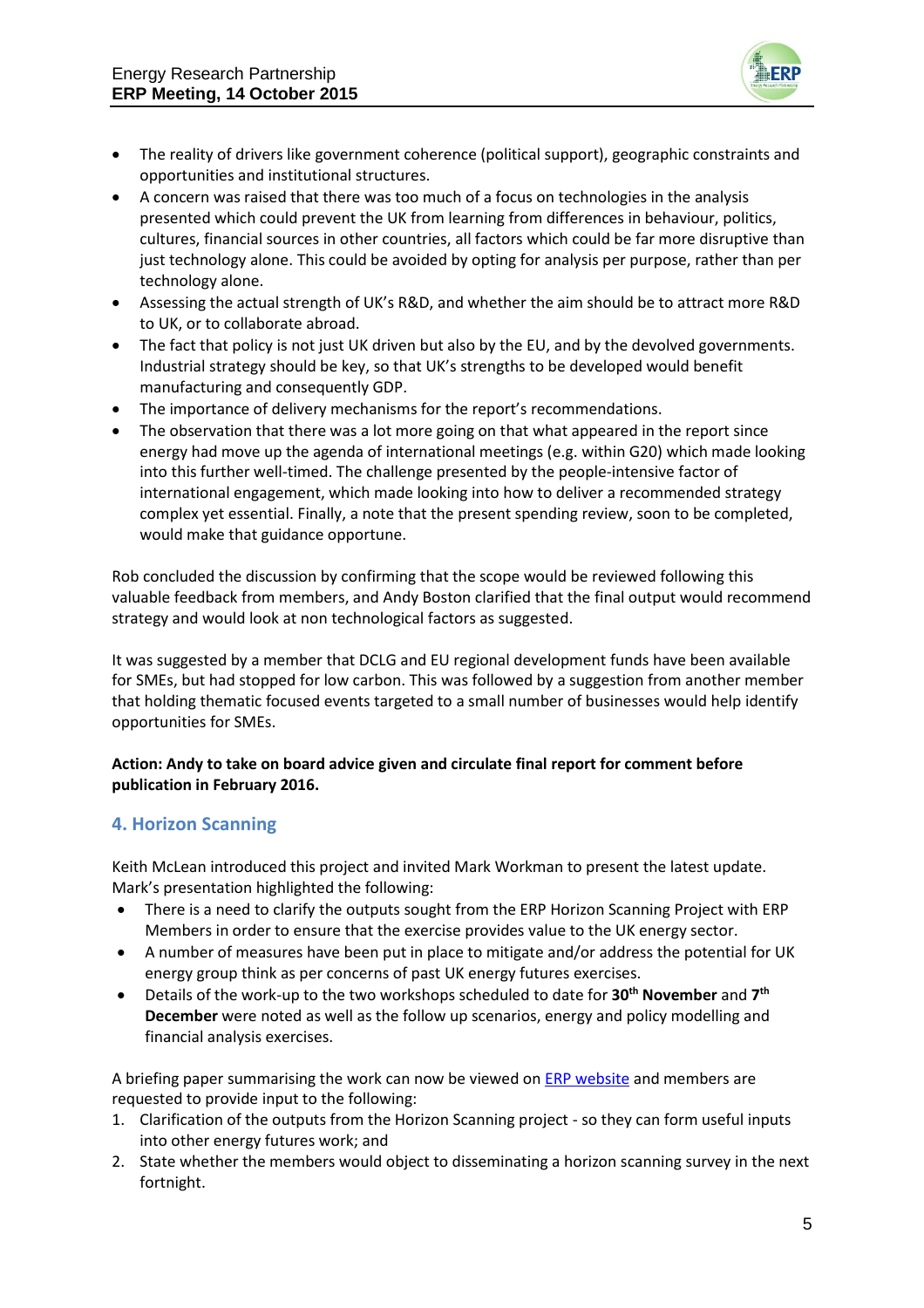

**Actions: Members to contact Mark Workman regarding inputs sought, and to undertake a horizon scanning survey which will be circulated w/c 2 November.**

### **5. ERP Stakeholder Engagement Strategy**

Keith McLean began by informing members that ERP had been working to produce a Stakeholder Engagement Strategy to inform its ways of working, formalise its communications processes and help improve ERP's impact. He called on ERP Analysis Team Helen Thomas to provide a brief overview of the strategy to date.

ERP Members were initially reminded of ERP's Mission Statement before a summary of the Stakeholder Engagement Strategy's aims and purpose were provided. These focused on:

- Improving awareness of ERP, its role, brand and remit
- Improving the impact of ERP's outputs
- Incorporating best practice amongst ERP's staff, members & colleagues

It was explained that the strategy would set ERP on an upward spiral, where increased recognition would ensure high quality inputs to ERP, which in turn would ensure high quality outputs. The resultant increased awareness should again improve inputs and so on.

The important role for ERP Members was highlighted in terms of: ERP's impact; increasing awareness amongst member organisations (and the wider energy field); providing ideas or raising current and relevant energy issues to the ERP team; engagement in project steering group meetings; and using the stakeholder strategy to disseminate outputs. It was noted that ERP's Members (as well as its activities and analysis), really do add value to the organisation's work, reputation and output.

Finally, the Strategy recommendations were noted as:

- 1. New and focused Analysis Team resource for Communications & Impact has been proposed
- 2. Detailed (or tailored/focused) stakeholder mapping exercises to be carried out
- 3. ERP Members and Steering Group Chairs/Members to consider how their organisations can support ERP's communications activities.

Following the presentation, questions and comments raised by Members included:

- Stakeholder mapping is extremely important, but is likely to be a full time task requiring full-time resource. This task should maybe be focused on one area of mapping in the first instance.
- However, the risk of 'groupthink', presented by a homogeneous set of stakeholders in terms of concepts and ideas was raised -therefore mapping stakeholders more broadly could benefit ERP.
- Some Members felt there was still too much of a one-way focus to the strategy, despite its focus on inputs as well as outputs. Members provided a reminder of the need to listen to the broader public (e.g. in the process of presenting an overall narrative for energy policy), calling for ERP to consider ways to (and whether it should) engage with the public as a stakeholder.
- There was emphasis on the fact that ERP Members could all assist with ERP having a more powerful impact and this was noted and acknowledged.
- Members also acknowledged that the ERP team was not recruited on the basis of communications expertise, therefore input from those Members with expertise, plus extra ERP team resource would help to add value and effectiveness.
- Members felt that ERP as a whole would benefit from clearer direction and communication between all parties about current energy issues. Greater trust to share issues when they arise would, for example, save industry trying to 'second guess' Government's interests and enable timely analysis and maximum impact from ERP.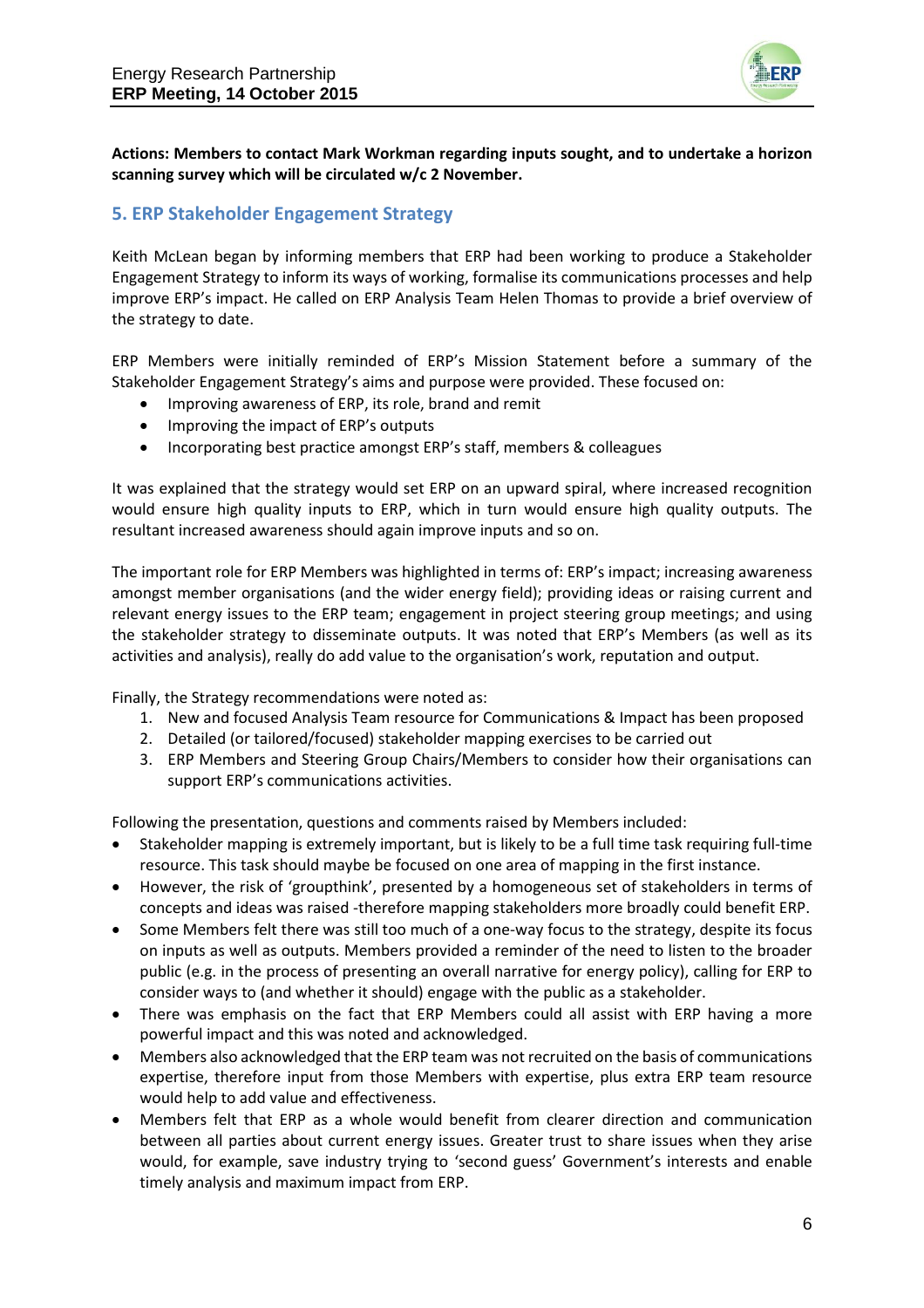

- In relation to the above, the Transport & Heat projects were used as examples where ERP has been a valuable advisory body for raising issues and informing organisations such as Go-Science, DECC and HMT.
- There was a final observation that organisations with successful impact were often the ones who utilised the best but simplest communications channels, occupied a clear space which was widely understood, and used external contact points well (conference presentations, etc.)
- In relation to this it was noted that the circulation of ERP-branded slides with key messages and a short re-cap of its role would be a useful tool for Members. Individual slide packs per project would also help Members to disseminate project findings/recommendations.
- Finally, Members were informed of the new ERP publication 'three level' approach; 1) a full report 2) an exec summary and 3) an elevator pitch which could be used/disseminated by the Analysis Team and Members depending on audience/purpose/impact required in each case.

**Action: Analysis Team to circulate ERP Overview Slides for Members to disseminate and utilise. Action: Analysis Team to create slide packs on** *a per project* **basis and make available to Members. Actions: Members to provide feedback and update Helen Thomas re any offers of communications support and involvement.**

## **7. AOB**

Keith McLean called on Duncan McLaren and Peter Bance who had previously asked to raise points. Duncan proposed Members consider the role of ERP in the light of the new government's announcements setting its direction of travel for energy. It was noted that of particular concern was the growing policy incoherence. Concerns were also raised that the current government appears less open to science input. A proposal was put forward to look further into the 'modalities' of how ERP works, and the need to establish a Strategic Narrative (rooted in ERP's public engagement work).

**Action: Members were invited to add their comments, weight or concerns regarding these views and engage in discussion. Please contact the [ERP Analysis Team](mailto:%20info@erpuk.org) with views relating to ERP, or Duncan McLaren directly with wider views.**

Peter Bance added that ERP's previous boldness to 'say the unsayable' had appeared to decline but needed to continue. He proposed that ERP's report recommendations should be more 'pointed' and agreed that ERP should use the weight of its Members' seniority to challenge and debunk myths. Keith McLean suggested that debunking could perhaps include challenging Deiter Helm's view that innovation will solve all problems.

Keith concluded the AOB sections and advised that **time would be allocated at the next plenary meeting to discuss ERP's impact and Consortium Agreement (current agreement will be worked on in the lead up to December 2016)**, by which time the Government spending review would have provided some clarity.

Keith made the following final announcements:

- ERP is organising a half-day **Managing Flexibility conference on 27th November** to publicise its work in this area and hear about the work of others. The conference will be jointly hosted by EU Zero Emissions Platform, who will follow the meeting with a half-day on EU perspective on CCS flexibility.
- Recent ERP reports published were on: Managing Flexibility, Cities, Community Energy and CO<sub>2</sub>-EOR.